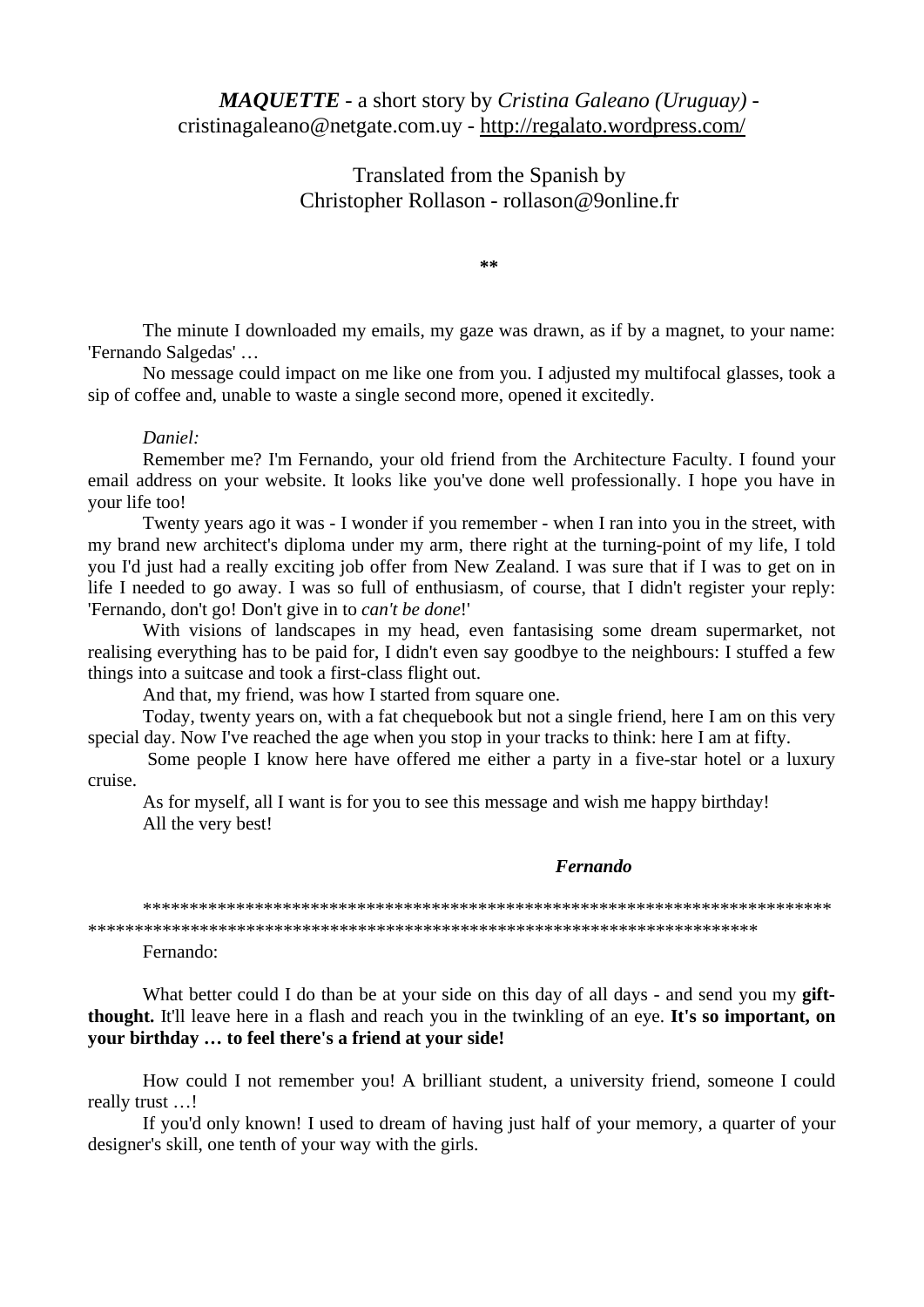Not that we went out much back then; no, we studied hard, we breathed a sigh of relief every time we passed an exam, we shared dreams and conversations. Usually, you'll remember, we prepared the maquette together at your house. Your mother Sara was always around for our breaks: she'd knock-knock discreetly on the door, and then she'd come in, petite and tender, balancing a tray groaning with calories and soft drinks. An afflicted look on her face, she'd coax us: 'Come on, eat, boys! You're so skinny'!

As far as the world of work goes, I can't complain. I'm a respected architect and I even lecture at the university …. But how hard it was at the beginning! The miles I walked with a file tucked under my arm! I knocked shamelessly on door after door. I'd ask people: 'Please, look at my plans', and I'd leave my card. At night, my old friend, I racked my brains trying to figure out how to improve them, get them to stand out from the rest. 'I just hope I make it tomorrow!', I told myself anxiously as I fell asleep over the last words of the plan ...

But no suffering lasts forever - and no-one's body can resist forever either - as you always used to remark between bursts of laughter - and in the end the day dawned when I was offered a first-class contract.

'Who got it for you?', asked some. 'Pure luck!', thought others. For myself, I believed it was the result of my unselfregarding perseverance.

Fernando, now let me tell you what I've built in my life - for that's a kind of construction too!

I have a wonderful son, aged twenty-five: his name is Guillermo. Before you ask, no, he's not an architect. He's a musician and a very good one, and he moves in bohemian circles. To tell you a bit more about him: he's a real stickler in his profession, and far more punctual than most. He's well-off, but whenever he gets the chance he packs a rucksack and goes off to see the world.

I admit not everything has gone well for me. I divorced his mother years ago, then I tried going out with a student for six months, and now I've just finished a relationship which didn't come up to expectations.

And so, rising up after I fall, trying to see the bright side of everything that happens to me, and presuming there's no such thing as perfection, I still go on believing in *can be done*!

Now here's a coincidence! In a week's time, it'll be my fiftieth birthday too. Like you, let me tell you, I feel I have to weigh up the profit and loss.

My family and friends have offered to hire a club, where we could even take our grandchildren. There'll be music, food galore, a live show too.

But what matters most, Fernando, isn't all that! What matters are my feelings, the feelings that have kept me company in good times and bad.

And that, my old friend, is why now more than ever, and however much I may have stashed in the bank, it's impossible for me to forget the way you and I met just at that turning-point in your life, by chance or maybe not. And today, twenty years on, between these lines charged with emotion, you can hear my **gift-thought** saying these words to you:

Fernando, my friend, the friend I could always really trust! Don't feel alone on that day! Your friends are always with you, we've been through things together, we don't need a business card! Let me send you an idea on the wing, an idea that turns into a proposal as it flies: Would you like to join my staff? I would feel so honoured if you agreed!

So, yes, my dear friend, don't let life catch you napping - use that energy which always got you such good qualifications: